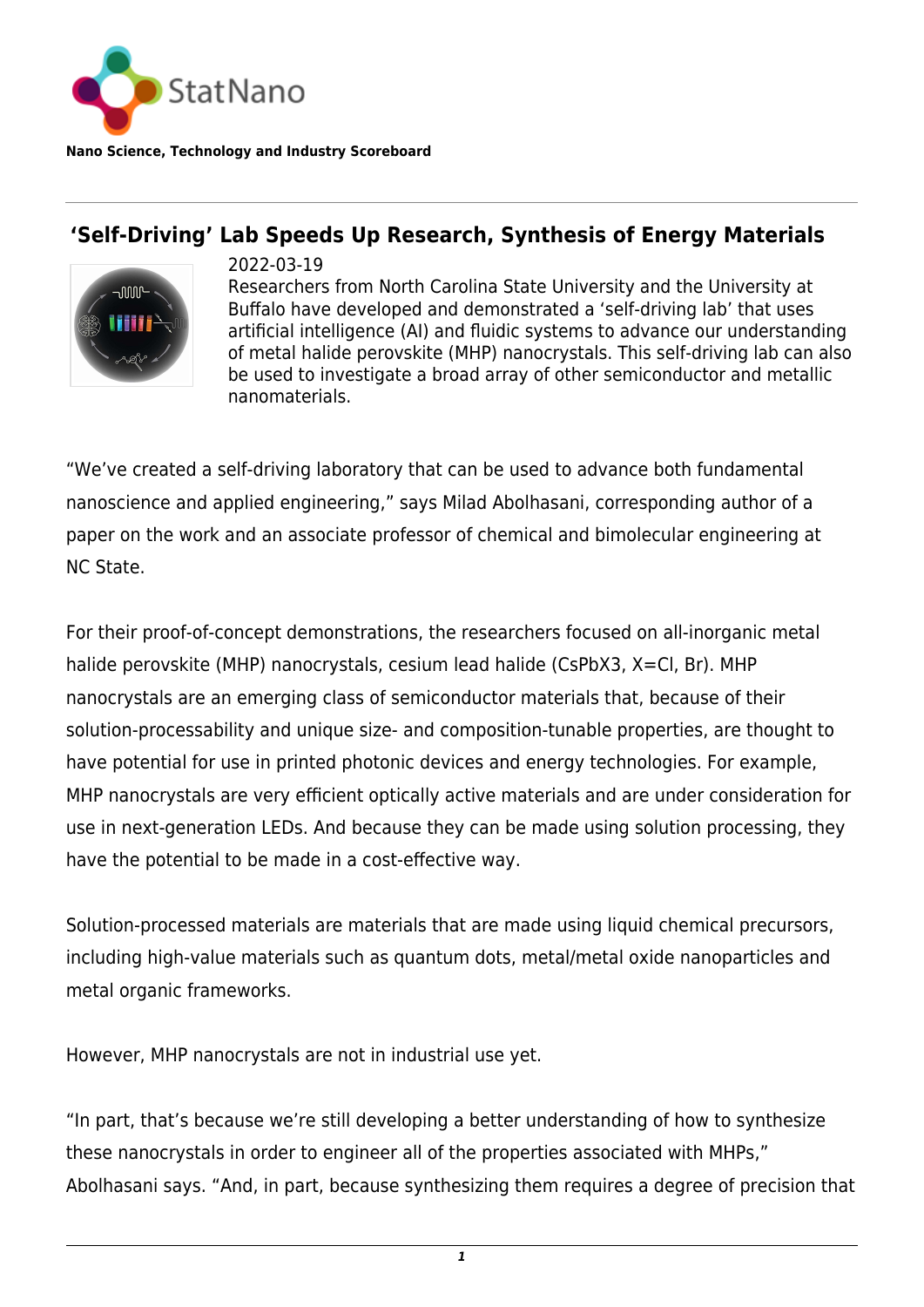has prevented large-scale manufacturing from being cost-effective. Our work here addresses both of those issues."

The new technology expands on the concept of **Artificial Chemist 2.0**, which Abolhasani's lab unveiled in 2020. Artificial Chemist 2.0 is completely autonomous, and uses AI and automated robotic systems to perform multi-step chemical synthesis and analysis. In practice, that system focused on tuning the bandgap of MHP quantum dots, allowing users to go from requesting a custom quantum dot to completing the relevant R&D and beginning manufacturing in less than an hour.

"Our new self-driving lab technology can autonomously dope MHP nanocrystals, adding manganese atoms into the crystalline lattice of the nanocrystals on demand," Abolhasani says.

Doping the material with varying levels of manganese changes the optical and electronic properties of the nanocrystals and introduces magnetic properties to the material. For example, doping the MHP nanocrystals with manganese can change the wavelength of light emitted from the material.

"This capability gives us even greater control over the properties of the MHP nanocrystals," Abolhasani says. "In essence, the universe of potential colors that can be produced by MHP nanocrystals is now larger. And it's not just color. It offers a much greater range of electronic and magnetic properties."

The new self-driving lab technology also offers a much faster and more efficient means of understanding how to engineer MHP nanocrystals in order to obtain the desired combination of properties.

"Let's say you want to get an in-depth understanding of how manganese-doping and bandgap tuning will affect a specific class of MHP nanocrystals, such as CsPbX3," Abolhasani says. "There are approximately 160 billion possible experiments that you could run, if you wanted to control for every possible variable in each experiment. Using conventional techniques, it would still generally take hundreds or thousands of experiments to learn how those two processes – manganese-doping and bandgap tuning – would affect the properties of the cesium lead halide nanocrystals."